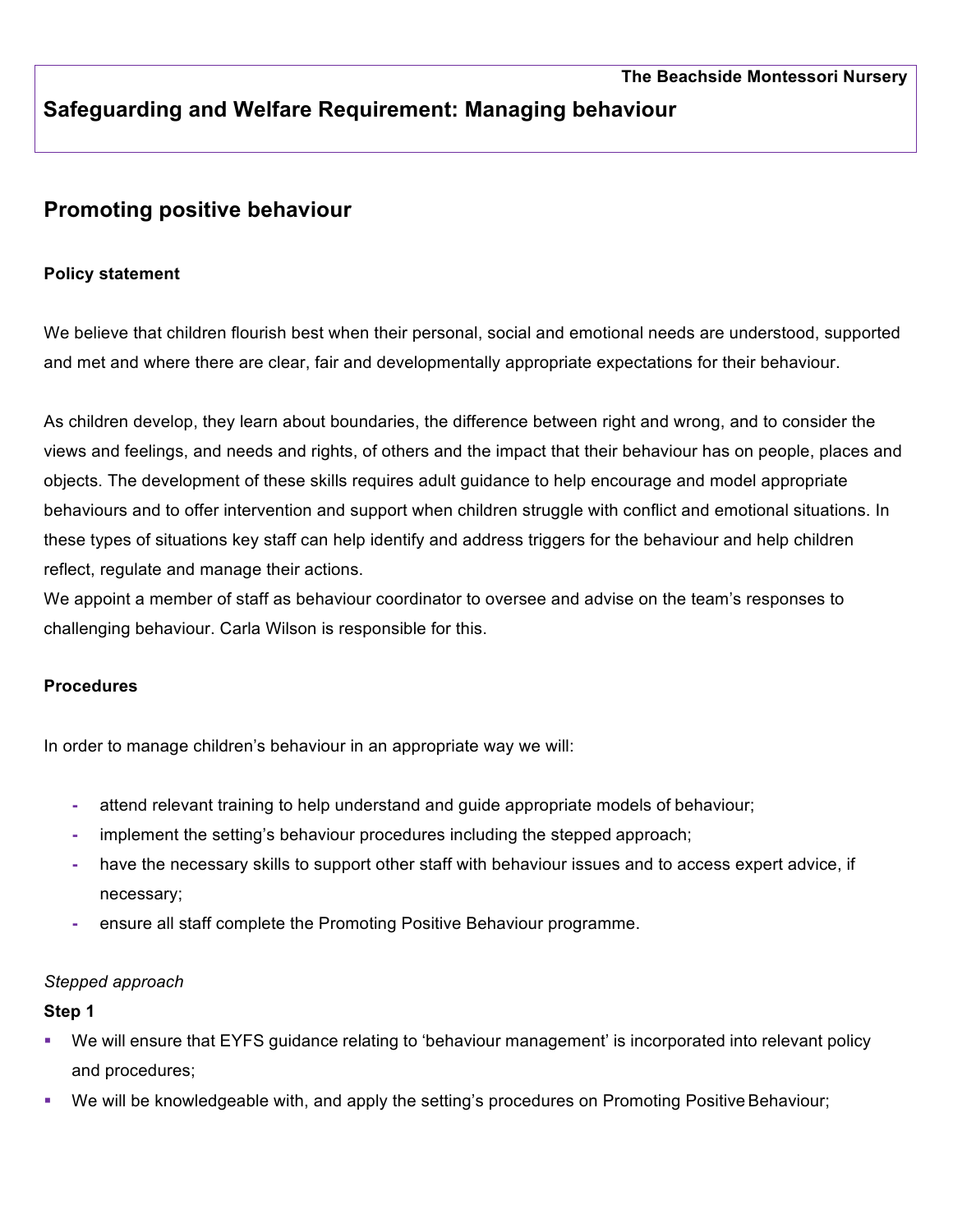- § We will undertake an annual audit of the provision to ensure the environment and practices supports healthy social and emotional development. Findings from the audit are considered by management and relevant adiustments applied.
- ensure that all staff are supported to address issues relating to behaviour including applying initial and focused intervention approaches (see below).

### **Step 2**

- **▪** We address unwanted behaviours using the agreed and consistently applied initial intervention approach.If the unwanted behaviour does not reoccur or cause concern then normal monitoring will resume.
- **▪** Behaviours that result in concern for the child and/or others will be discussed between the key person, the behaviour coordinator (Carla Wilson) and Special Educational Needs Coordinator (Tarra Pitman) or/and the manager. During the meeting, the key person will use their knowledge and assessments of the child to share any known influencing factors (new baby, additional needs, illness etc.) in order to place the behaviour into context. Appropriate adjustments to practice will be agreed and if successful normal monitoring resumed.
- **▪** If the behaviour continues to reoccur and remains a concern then the key person and the Special Needs Coordinator (SENCO) should liaise with parents to discuss possible reasons for the behaviour and to agree next steps. If relevant and appropriate, the views of the child relating to their behaviour should be sought and considered to help identify a cause. If a cause for the behaviour is not known or only occurs whilst in the setting then the behaviour coordinator (Carla Wilson) will suggest using a focused intervention approach to identify a trigger for the behaviour.
- **▪** If a trigger is identified then the SENCO and key person will meet with the parents to plan support for the child through developing an action plan. If relevant, recommended actions for dealing with the behaviour at home should be agreed with the parent/s and incorporated into the plan. Other members of the staff team should be informed of the agreed actions in the action plan and help implement the actions. The plan should be monitored and reviewed regularly by the key person and SENCO until improvement is noticed.

All incidents and intervention relating to unwanted and challenging behaviour by children should be clearly and appropriately logged.

## **Step 3**

- **▪** If, despite applying the initial intervention and focused intervention approaches, the behaviour continues to occur and/or is of significant concern, then the behaviour coordinator (Carla Wilson) and SENCO (Tarra Pitman) will invite the parents to a meeting to discuss external referral and next steps for supporting the child in the setting.
- **▪** It may be agreed that the Common Assessment Framework (CAF) or Early Help process should begin and that specialist help be sought for the child – this support may address either developmental or welfare needs. If the child's behaviour is part of a range of welfare concerns that also include a concern that the child may be suffering or likely to suffer significant harm, follow the Safeguarding and Children and Child Protection Policy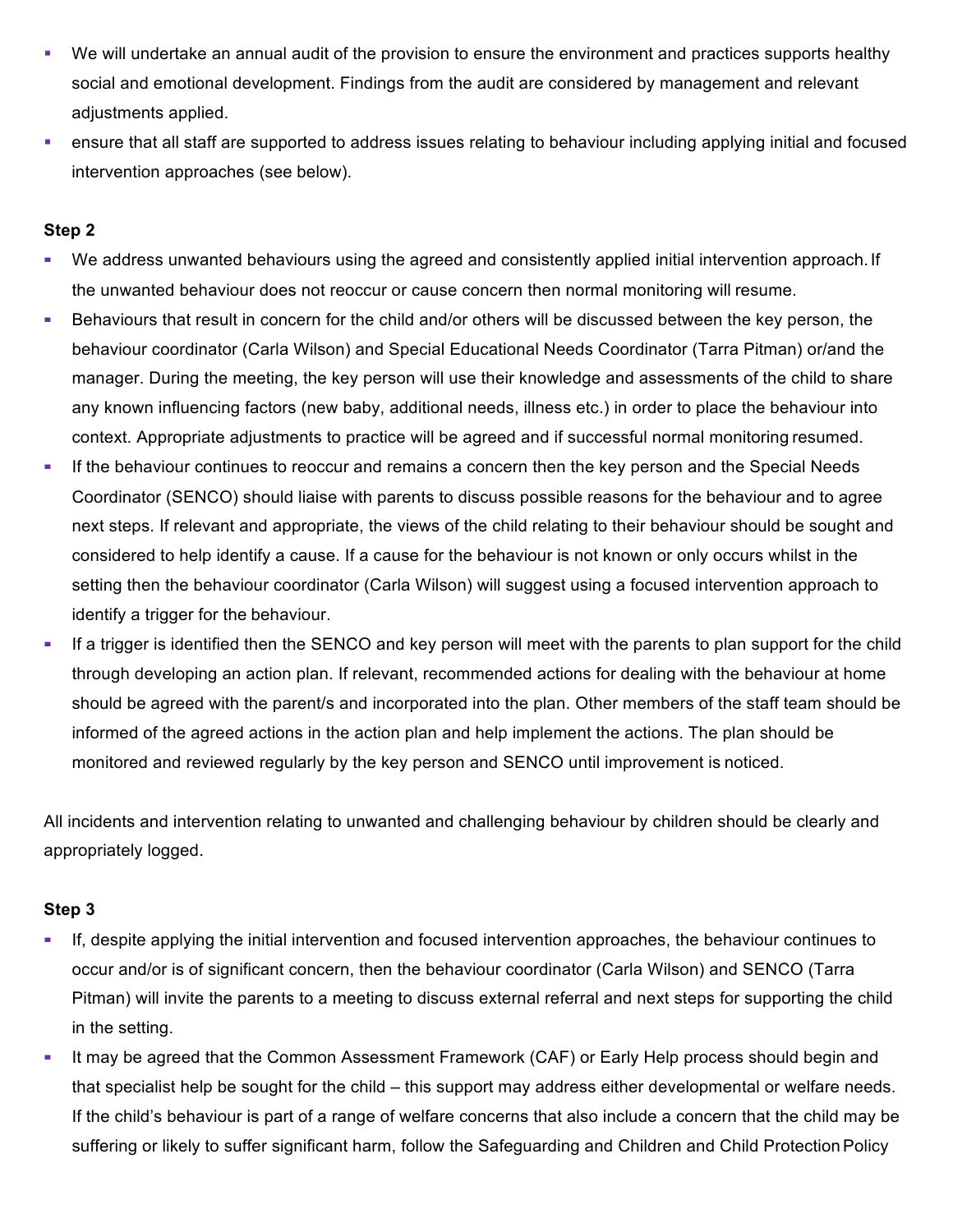(1.2). It may also be agreed that the child should be referred for an Education, Health and Care assessment. (See Supporting Children with SEN policy 9.2)

**▪** Advice provided by external agencies should be incorporated into the child's action plan and regular multidisciplinary meetings held to review the child's progress.

## *Initial intervention approach*

- We use an initial problem solving intervention for all situations in which a child or children are distressed on in conflict. All staff use this intervention consistently.
- This type of approach involves an adult approaching the situation calmly, stopping any hurtful actions, acknowledging the feelings of those involved, gathering information, restating the issue to help childrenreflect, regain control of the situation and resolve the situation themselves.
- High Scope's Conflict Resolution process provides this type of approach but equally any other similar method would be suitable. Periodically the effectiveness of the approach will be checked.

### *Focused intervention approach*

- The reasons for some types of behaviour are not always apparent, despite the knowledge and input from key staff and parents.
- **▪** Where we have considered all possible reasons, then a focused intervention approach should then be applied.
- **▪** This approach allows the key person and behaviour coordinator to observe, reflect, and identify causes and functions of unwanted behaviour in the wider context of other known influences on the child.
- **▪** We follow the ABC method which uses key observations to identify a) an event or activity (antecedent) that occurred immediately before a particular behaviour, b) what behaviour was observed and recorded at the time of the incident, and c) what the consequences were following the behaviour. Once analysed, the focused intervention should help determine the cause (e.g. ownership of a toy or fear of a situation) and function of the behaviour (to obtain the toy or avoid a situation) and suitable support will be applied.

#### *Use of rewards and sanctions*

- **▪** All children need consistent messages, clear boundaries and guidance to intrinsically manage their behaviour through self-reflection and control.
- **▪** Rewards such as excessive praise and stickers may provide an immediate change in the behaviour but will not teach children how to act when a 'prize' is not being given or provide the child with the skills to manage situations and their emotions. Instead, a child is taught how to be 'compliant' and respond to meet adult's own expectations in order to obtain a reward (or for fear of a sanction). If used then the type of rewards and their functions must be carefully considered before applying.
- **▪** Children should never be labelled, criticised, humiliated, punished, shouted at or isolated by removing them from the group and left alone in 'time out' or on a 'naughty chair'. However, if necessary children can be accompanied and removed from the group in order to calm down and if appropriate helped to reflect onwhat has happened.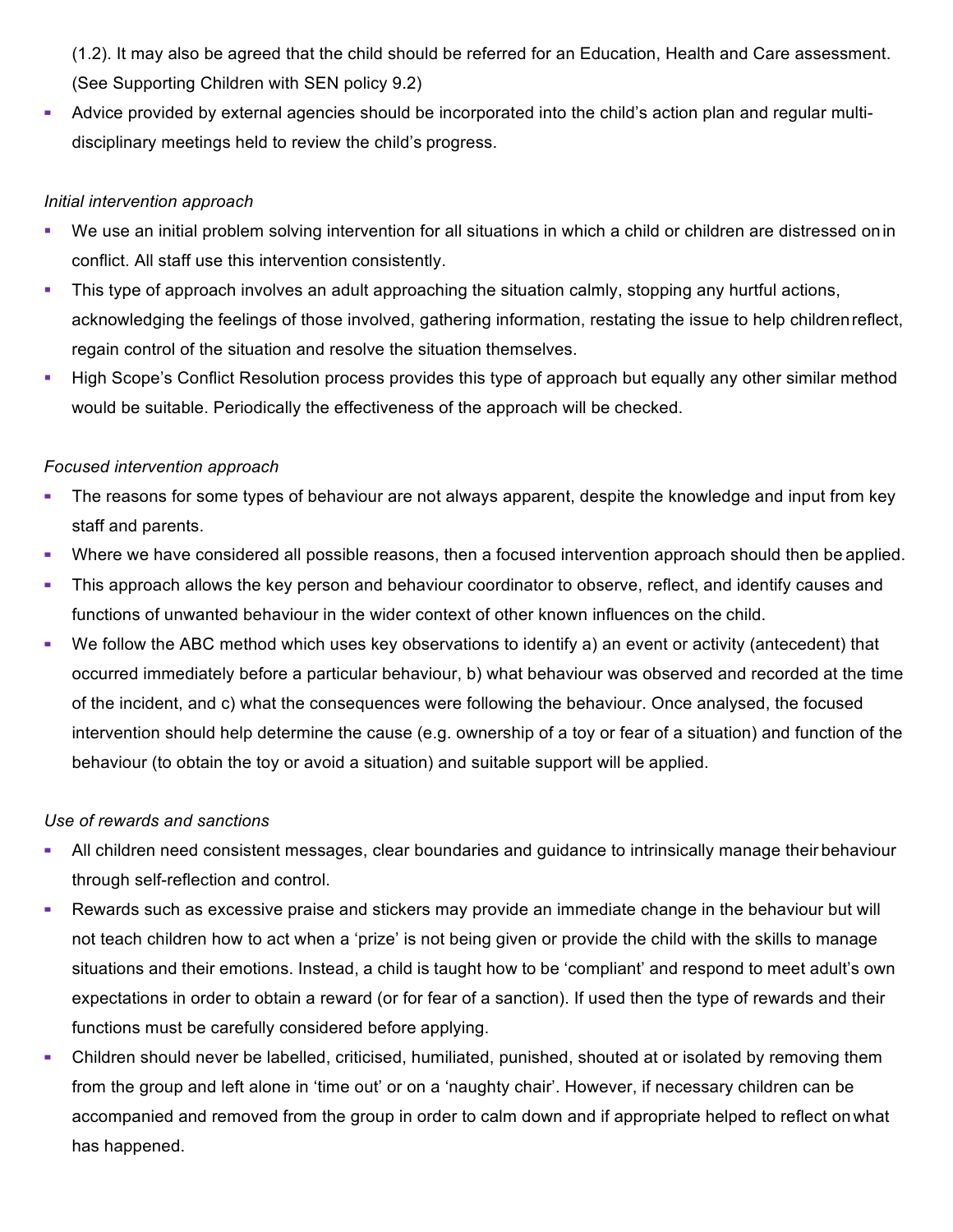#### *Use of physical intervention*

- The term physical intervention is used to describe any forceful physical contact by an adult to a child such as grabbing, pulling, dragging, or any form of restraint of a child such as holding down. Where a child is upset or angry, staff will speak to them calmly, encouraging them to vent their frustration in other ways by diverting the child's attention.
- **▪** Staff should not use physical intervention or the threat of physical intervention, to manage a child's behaviour unless it is necessary to use 'reasonable force in order to prevent children from injuring themselves or others or damage property' (EYFS).'
- **▪** If 'reasonable force' has been used for any of the reasons shown above, parents are to be informed on the same day that it occurs. The intervention will be recorded as soon as possible within the child's file, which states clearly when and how parents were informed.
- **▪** Corporal (physical) punishment of any kind should never be used or threatened.

### *Challenging Behaviour/Aggression by children towards other children*

- § Any aggressive behaviour by children towards other children will result in a staff memberintervening immediately to challenge and prevent escalation.
- § If the behaviour has been significant or may potentially have a detrimental effect on the child, the parents of the child who has been the victim of behaviour and the parents of the child who has been the perpetrator should be informed.
- § The designated person will contact children's social services if appropriate and will consider whether notifying the police if appropriate.
- § The designated person will make a written record of the incident, which is kept in the child's file; in line with the *Safeguarding children, young people and vulnerable adults* policy.
- The designated person should complete a risk assessment related to the child's challenging behaviour to avoid any further instances.
- § The designated person should meet with the parents of the child who has been affected by the behaviour to advise them of the incident and the setting's response to the incident.
- Ofsted should be notified if appropriate.
- Relevant health and safety procedures and procedures for dealing with concerns and complaints should be followed.
- § Parents should also be asked to sign risk assessments where the risk assessment relates to managing the behaviour of a specific child.

*Bullying is a behaviour that both parents and practitioners worry about. Bullying is a deliberate, aggressive and repeated action, which is carried out with intent to cause harm or distress to others. It requires the child to have 'theory of mind' and a higher level of reasoning and thinking, all of which are complex skills that most threeyear-olds have not yet developed (usually after the age of four along with empathy). Therefore, an outburst by a three-year-old is more likely to be a reflection of the child's emotional well-being, their stage of development or a behaviour that they have copied from someone else.*